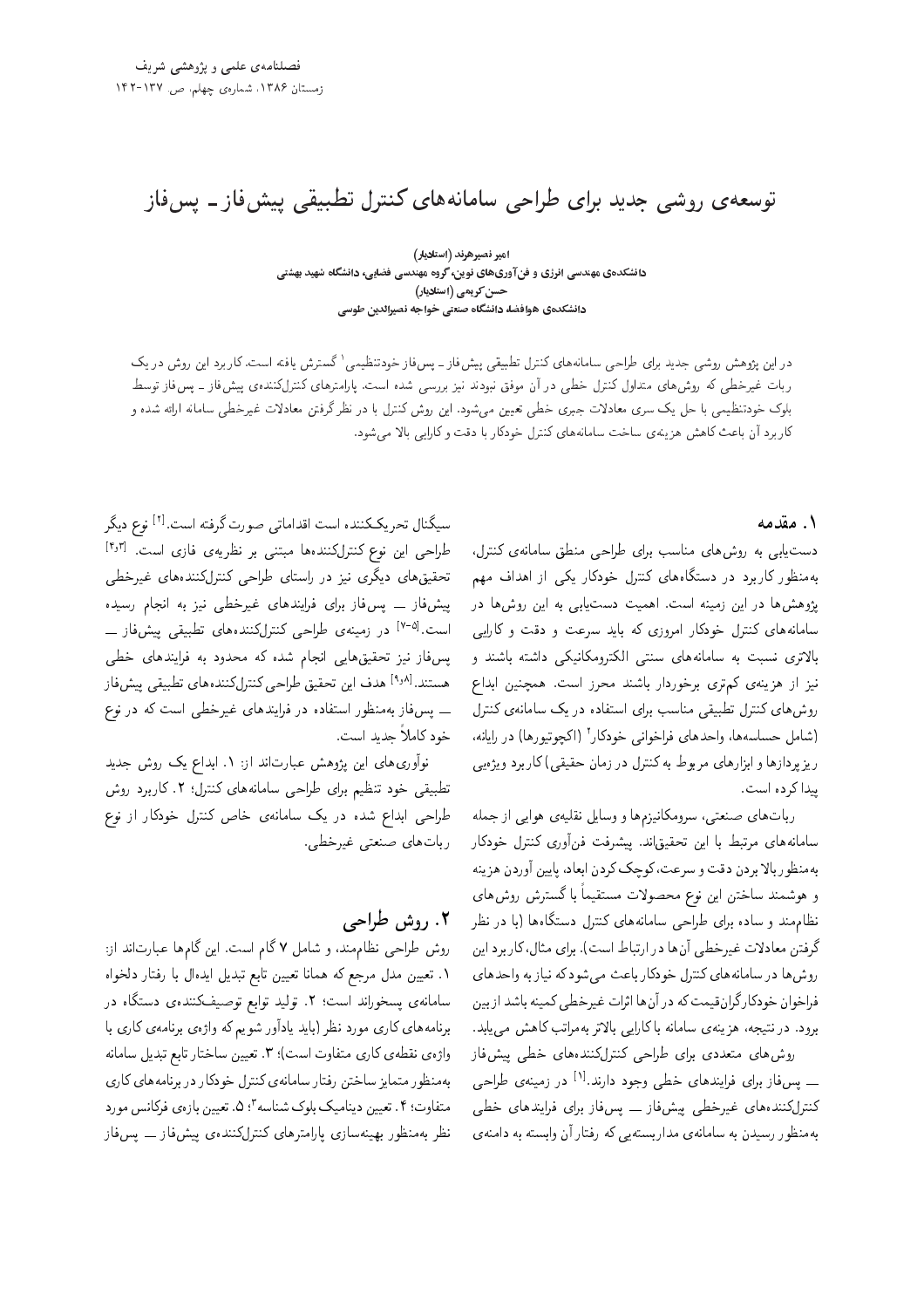که توسط الگوریتم گسترش،افتهی بلوک خودتنظیم مورد استفاده قرار میگیرد؛ ۶. تعیین بهرهی بلوک متناسب ٔ برای جبران و هماهنگسازی تقریب سیستم غیرخطی با ساختار مشخص شده درگام ۰۲ تأیید پایداری وکارایی طراحی با تعیین شبه پاسخ فرکانسی سیستم بهکمک نظریهی پایداری نایکویست<sup>۵</sup> و شبیهسازی دیجیتال<sub>ی</sub> در حوزهی زمان. ۱. تعیین مدل مرجع: درگام اول تابع تبدیل<sub>ی</sub> که رفتار ایدهال سامان*هی* پسخوراند مورد نظر را متمایز میکند تعیین میشود. یکی از امتیازات این کار اطمینان یافتن استفادهکننده از مناسب بودن مشخصات فنی مورد نظر است. برای بیشتر مسائل، تابع تبدیل دلخواه از رستهی ۲ است که قطب هاي دلخواه دارد و مشخصه هاي خطا در شرايط استاتيكي را ارضا میکند. مشخصات فنی در حوزهی فرکانس یا زمان، بهکمک معادلات مربوطه<sup>[۱۰]</sup> قابل تبدیل به فرکانس طبیعی و ضریب میرایی دلخواه هستند.سپس، مشخصات خطا در شرایط استاتیکی، صفر تابع تبدیل را تعیین میکند. صفر تابع تبدیل دلخواه توسط روابط تعریفکنندهی خطا در شرایط استاتیکی تعیین میشود. روش دیگری نیز برای تعیین تابع تبدیل دلخواه با مشخصات فنی مخلوط در حوزههای فرکانس و زمان ارائه شده است. [۱۱]

۲ . تولید توابع توصیفکننده: درگام دوم تابع توصیفکنندهی سامانه در برنامههای کاری متفاوت تعیین میشود. دلایل اصلبی برای تولید این توابع را می توان چنین برشمرد: ۱. نمی توان سامانههایی راکه شامل معادلات غیرخطی ناپیوستهاند خطی کرد؛ ۲ . در برنامههای کاری متفاوت، سازهی سامانه (به علت غيرخطي بودن) تغيير مي كند؛ ٣. توابع توصيف كننده حافظ خصوصیت اصلی سامانهی غیرخطی ــ وابستگی رفتار آن سامانه به دامنهى سيگنال تحريككننده \_\_ است. امتيازات ديگر استفاده از تابع توصيفكننده براي طراحي نظام مند كنترلكننده به منظور استفاده در سیستمهای غیرخطی ارائه شده است.<sup>[۱۲]</sup> فهرست برنامههای تولید توابع توصیفکننده برای سیستمهای چندمتغیره و غیرخطی<sup>[۱۳]</sup> و نیز شرح نظریهی تولید توابع توصیفکننده برای سیستمهای غیرخطی تشريح شده است.[۱۴]

۴. شناسايي مدل خطي: درگام سوم مدل هاي خطي فرايند كه مدل هاي توابع توصیفکنندهی مرحلهی قبل را متمایز میکنند شناسایی میشوند. چون مدل های توابع توصیفکننده نمایانگر یک سیستم غیرخطی اند، رابطهی استاندارد موجود بین قسمت حقیقی و مجازی مدل فرکانسی در سیستمهای خطی، در مدلهای توابع توصیفکننده برقرار نیست.[۱۴] برای تأمین هدف در این مرحله، می $\vec{v}$ ان از دستور invfreqs نرمافزار MATLABاستفاده کرد. این دستور، نکاتی را که باید در ضمن شناسایی مدل خطی در نظر گرفت لحاظ میکند.

۴ طراحی بلوک شناسه: درگام چهارم باید دینامیک بلوک شناسه تعیین شود. در این پژوهش از الگوریتم شناسایی توسط روش حداقل

مربعها $^{\lceil \lceil \Delta \rceil \rceil}$ استفاده میشود. برای انجام این کار مدل پس رفت ٔ زیر را در نظر بگیرید:

$$
y(t) = \varphi_1(t)\theta_1 + \varphi_1(t)\theta_1 + \cdots + \varphi_n(t)\theta_n = \varphi^T(t)\theta
$$
\n(1)

که در آن  $y(t)$  متغیر مشاهده شده،  $\theta_n$ ,  $\theta_1, \ldots, \theta_n$  پارامترهای مجهول و  $\varphi_n, \varphi_1, \ldots, \varphi_n$  تابعهای معلومی هستند که ممکن است به متغیرهای معلوم دیگری وابسته باشند. روش تخمینزنی براساس روش حداقل مربعها است. تخمین حداقل مربعها برای پارامترهای فرایند،  $\hat{\theta}$ ، بهصورت بازگشتبی از معادلات ۲ تا ۴ محاسبه می شود:

$$
\hat{\theta}(t) = \hat{\theta}(t - \lambda) + K(t) \Big[ y(t) - \varphi^{T}(t) \hat{\theta}(t - \lambda) \Big] \qquad (7)
$$

$$
K(t) = P(t - \lambda)\varphi(t)\Big[I + \varphi^{T}(t)P(t - \lambda)\varphi(t)\Big]^{-\lambda}
$$
\n<sup>(</sup>)

$$
P(t) = P(t - \lambda) - P(t - \lambda)\varphi(t)
$$

$$
\left[I + \varphi^{T}(t)P(t - \lambda)\varphi(t)\right]^{-\lambda}\varphi^{T}(t)P(t - \lambda)
$$
(f)

حال این سئوال مطرح می شود که چگونه می توان پارامترهای مدل ورودی۔خروجی یک فرایند خطی را تعیین کرد؟ اول باید مدل پسرفت مسئله را بهدست آورد و سپس با استفاده از معادلههای ۲ تا ۴ پارامترها را تخمین زد. برای روشنشدن این مطلب مدل دینامیکی ۵ را در نظر بگىر بد.

$$
\frac{d^{\dagger}y}{dt^{\dagger}} + a_{\dagger}\frac{d^{\dagger}y}{dt^{\dagger}} + a_{\dagger}y = b_{\dagger}\frac{d^{\dagger}u}{dt^{\dagger}} + b_{\dagger}u \tag{2}
$$

با استفاده از عامل p می توان معادلهی ۵ را چنین نوشت:

$$
y = -\frac{a_1}{p}y - \frac{a_1}{p^{\tau}}y + \frac{b_1}{p}u + \frac{b_1}{p^{\tau}}u \tag{9}
$$

بنابراین با تعریف  $\theta$  و  $\varphi(t)$  به صورت روابط ۷ و ۸ مدل پسرفت دلخواه بەدست مے آئد.

$$
\theta = [a_1 \ a_1 \ b_1 \ b_1] \tag{V}
$$

$$
\varphi(t) = \left[ -\frac{\lambda}{p}y - \frac{\lambda}{p^{\tau}}y - \frac{\lambda}{p}u - \frac{\lambda}{p^{\tau}}u \right] \tag{A}
$$

چنان که اشاره شد، با استفاده از معادلههای ۲ تا ۴ پارامترهای مدل پسرفت تخمین زده میشوند. لازم به ذکر است که برای شروع الگوریتم

۱۳۸ / شریف ــ شمارهی چهلم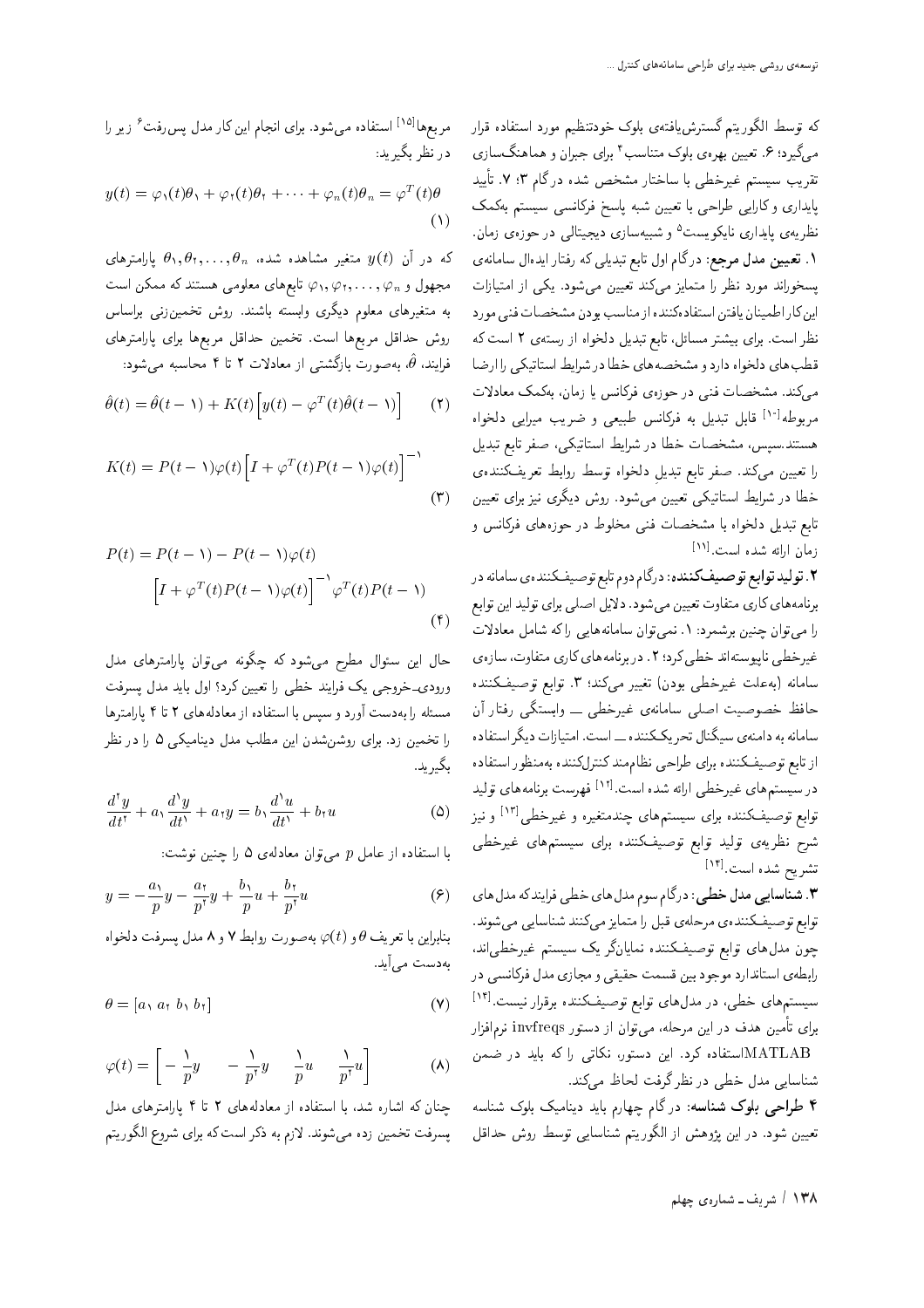تخمینزردن باید مقادیر اولیه برای ماتریس P و بردار  $\hat{\theta}$  را داشته  $\,$  که در آن: $\,$ باشيم.

> ۵. تعیین بازه فرکانس دلخواه: در گام پنجم بازهی فرکانس مورد<br>نظر تعیین میشود. برای روشنشدن این مطلب، آشنایی با دینامیک تصر تغیین می سود. برای روسن سدن این مصدب، استایی با دینامیک<br>مسیحات است حود مطیم ده در این پروهس نسترس یافته، صروری است. تابع تبدیل<br>مطالبات شناسایی شده درگام چهارم به صورت رابطهی ۹ نمایش داده می شود.

$$
G_p(j\omega) = \frac{g_1 + g_1j}{g_1 + g_1j} \tag{1}
$$

سیس، مدل کنترلکنندهی پیشفار ـــ پس فار (رابطهی ۱۰) را در نظر بگيريد.

$$
G_c(s) = \frac{a_s + a_1 s + a_1 s^2}{1 + b_1 s + b_1 s^2}, \qquad s = j\omega
$$
 (1°)

نابع بدیل دنحواه، که در کام تحسب سناسایی سد، طبق رابطهی ۱۱<br>مطالب المصدر نمايش داده مى شود.

$$
F(j\omega) = \frac{h_1 + h_1 j}{h_1 + h_1 j} = \frac{Y_1}{Y_1}
$$
\n(11)

سیستم پسخوراند طراحی شده بهصورت رابطهی ۱۲ علامتگذاری مي شود.

$$
G_{cl} = \frac{G_c G_p}{\lambda + G_c G_p} = \frac{Z_{\lambda}}{Z_{\lambda}}
$$
 (17)

سپس، تابع هدف همانندساز عینی<sup>۷</sup> تشکیل میشود.<br>.

$$
J' = \int_{\omega_1}^{\omega_1} \left| \frac{Z_1}{Z_1} - \frac{Y_1}{Y_1} \right|^{\dagger} d\omega \tag{17}
$$

تابع فوق بههنگام کمینه کردن نسبت به پارامترهای کنترلکننده به یک<br>سری معادلات جبری غیرخطی تبدیل می شودکه باید بهصورت عددی سری معادلات جبری عیرحصی تبدیل می سود که باید به صورت عددی<br>ما مدینه است و است که از کرده حل شوند. اما هدف این است که جوابی از فرم بسته^گسترش یابد. توجه<br>باید ساید کرده باید ایران "  $\frac{Z_1}{Z_7} = \frac{Y_1}{Y_7} \Rightarrow Z_1Y_7 - Z_7Y_1 = \circ$  داشته باشیدکه در شرایط بهینه بنابراین، با فرض این که یک جواب وجود داشته باشد، تابع هدف به صورت رابطهی ١۴ خواهد بود.

$$
J = \int_{\omega_1}^{\omega_\tau} \left| Z_1 Y_\tau - Z_\tau Y_\tau \right|^{\tau} d\omega \tag{14}
$$

با جایگذاری معادلات ۹ تا ۱۲ در معادلهی ۱۴، رابطهی ۱۵ جاصل مي شود.

$$
J = \int_{\omega_1}^{\omega_{\tau}} \left[ \begin{pmatrix} a \cdot A + a_1 B \omega - a_1 A \omega^{\tau} + b_1 D \omega + \\ (-a \cdot B + a_1 A \omega + a_1 B \omega^{\tau} - b_1 E \omega + \\ b_1 E \omega^{\tau} - E \end{pmatrix}^{\tau} + \right] d\omega
$$
 (10)

$$
A = h_{\tau} g_{\nu} - h_{\tau} g_{\tau} - h_{\nu} g_{\nu} + h_{\tau} g_{\tau}
$$
 (19)

$$
B = -h_{\tau}g_{\tau} - h_{\tau}g_{\tau} + h_{\tau}g_{\tau} + h_{\tau}g_{\tau}
$$
 (1V)

$$
D = h_1 g_{\mathfrak{r}} + h_{\mathfrak{r}} g_{\mathfrak{r}} \tag{14}
$$

$$
E = h_1 g_{\mathfrak{r}} - h_{\mathfrak{r}} g_{\mathfrak{r}} \tag{14}
$$

در ادامه، با مشتقگیری از تابع هدف نسبت به پارامترهای جبرانکننده، و با قراردادن نتیجه برابر با صفر، مجموعهیی از معادلات جبری خطی به صورت رابطهي ٢٥ حاصل مي شود:

$$
\begin{bmatrix}\nT_{\cdot} & \cdot & -T_{\tau} & R_{\cdot} & S_{\tau} \\
\cdot & T_{\tau} & \cdot & -S_{\tau} & R_{\tau} \\
-T_{\tau} & \cdot & T_{\tau} & -R_{\tau} & -S_{\tau} \\
R_{\cdot} & -S_{\tau} & -R_{\tau} & Q_{\tau} & \cdot \\
S_{\tau} & R_{\tau} & -S_{\tau} & \cdot & Q_{\tau}\n\end{bmatrix}\n\cdot\n\begin{bmatrix}\na_{\cdot} \\
a_{\cdot} \\
a_{\tau} \\
b_{\cdot} \\
b_{\tau}\n\end{bmatrix} = \n\begin{bmatrix}\nS_{\cdot} \\
R_{\cdot} \\
R_{\cdot} \\
-S_{\tau} \\
\cdot \\
0\n\end{bmatrix}
$$
\n(7.1)

%u; QO xm

$$
T_k = \int_{\omega_1}^{\omega_{\mathfrak{r}}} \left( A^{\mathfrak{r}} + B^{\mathfrak{r}} \right) \omega^k d\omega \tag{11}
$$

$$
R_k = \int_{\omega_1}^{\omega_1} \left( AD + BE \right) \omega^k d\omega \tag{11}
$$

$$
S_k = \int_{\omega_1}^{\omega_{\tau}} \left( AE - BD \right) \omega^k d\omega \tag{17}
$$

$$
Q_k = \int_{\omega_1}^{\omega_{\mathfrak{r}}} \left( D^{\mathfrak{r}} + E^{\mathfrak{r}} \right) \omega^k d\omega \tag{14}
$$

بنابراین، با داشتن یک مدل خطی (خروجی گام چهارم)، تابع تبدیل سیستم پسخوراند دلخواه (خروجی گام ۱) و بازهی فرکانس مورد نظر،

شریف ــ شمارهی چهلم **| ۱۳۹**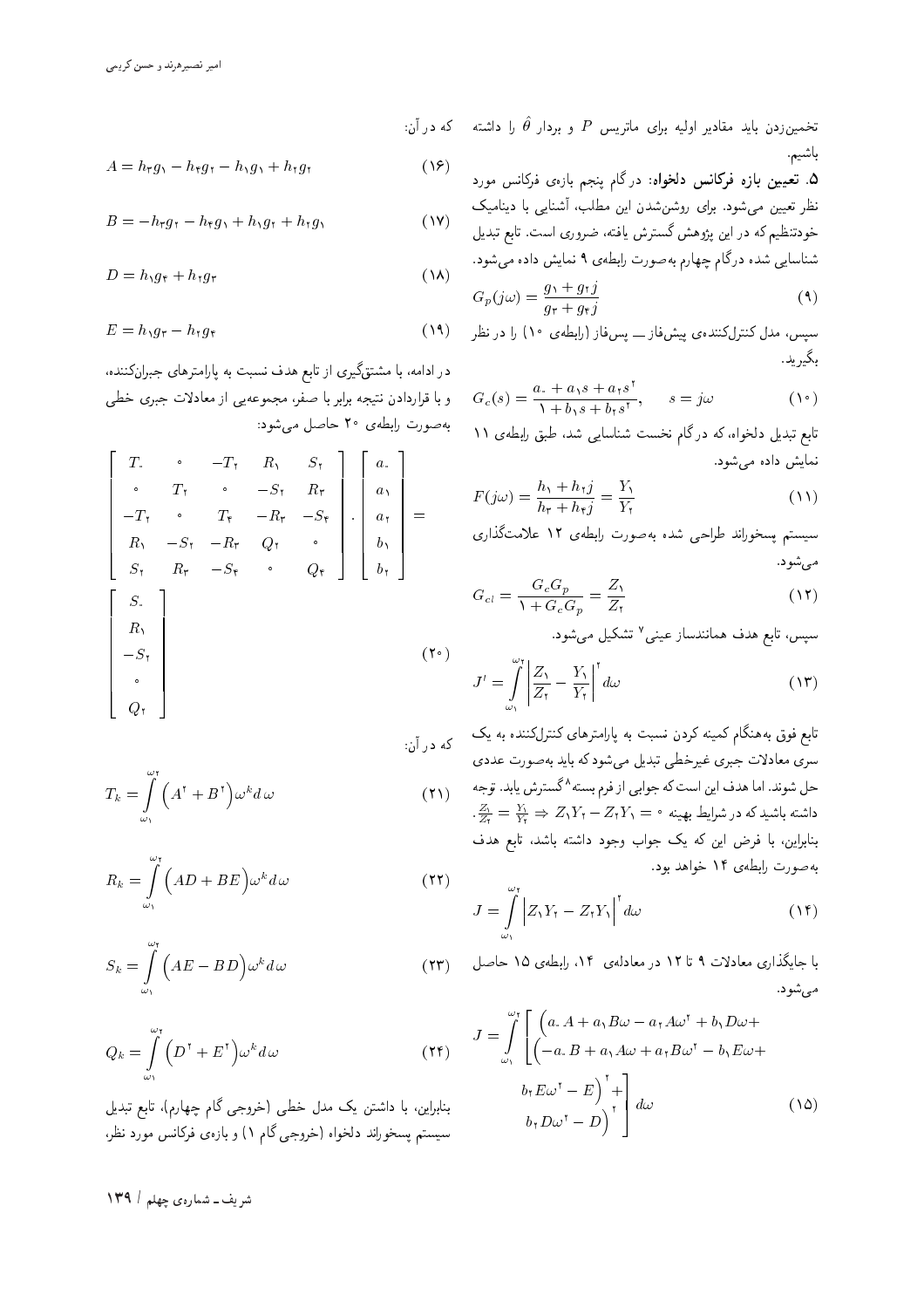می توان با استفاده از معادلهی °۲ مستقیماً پارامترهای جبران(مننده را<br>بر تعیین درد. براساس تجربهی نسب سده در این پژوهس، تعیین بازهی<br>. ۱۰ قرناسن مورد نظر تار مسلالی نیست تاریز می تواند پهنای باند سیستم<br>مسلمان پسخوراند مورد نظر را تعیین، و براساس آن بازهى فركانس دلخواه را مشخص كند. اجراى روش طراحى در مسائل متفاوت نشان داده است که  $\omega_{\rm T} = \sqrt{\omega_{\rm T}} = 10$  مطلوب اند.

. تعیبین بهرهی متناسب: درگام ششم بهرهی بلوک متناسب تعیین  ${\cal S}$ می شود. در ابتدا ارزش این بهره برابر با ١ است. سپس با توجه به مقایسه ی رفتار سیستم طراحی در برنامهیی که اثرات معادلات غیرخطی با رفتار دلخواه چشمگیر هستند بهرهی بلوک متناسب با روش سعی و خطا تنظیم میشود. لازم به ددر است ده معمولا با ۲ تا ۵ بار سعی و خطا<br>استفادهای این ارزش مطلوب بلوک متناسب تنظیم میشود. در صورتی که سیستم کاملاً غیرخطی نباشد، بهرهی بلوک متناسب برابر با ۱ خواهد بود.

|R=Ux}@W R= xO=iDU= =@ |L=Q] 'sDiy s=o QO %|L=Q] O}} -=D "7 دیجیتالی تایید می شود و با استفاده از نظریهی نایکویست، پایداری<br>بر میدارا سیستم کنترل طراحی شده با تولید توابع توصیفکنندهی حلقهبسته و بهدست آوردن شبه پاسخ فركانسبي مدار حلقهباز معادل در شرايط كارى مورد نظر باکاربرد نظریهی نایکویست تحلیل میشود.<sup>[۱۶]</sup> لازم به ذکر<br>ا است که روش های پایداری مطلق<sup>۹</sup> برای سامانههای مدنظر این پژوهش<br>گ هنوزگسترش نیافته، و باید توجه داشت که آن روشها صرفاً متضمن پایداری برای مدل ریاضی سامانهاند. بهعبارت دیگر، اختلاف بین مدل ریاضی و سیستم حقیقی میتواند منشاء ناپایداری باشد.[۱۶] لازم به<br>بهرسان کربانیا و سایت ذکر است که اثبات پایداری «مطلق» در روش های طراحی کنترلکننده برای سامانههای غیرخطی که در حال حاضر مبتنی بر نظریهی توابع توصیفکننده است امکان پذیر نیست. ولی بنا به این اصل که «شرط لازم وكافي براى اينكه مدل هاى توابع توصيفكننده وجود داشته باشند این است که سیستم پایدار باشد»، پایداری در برنامههای کاری متفاوت با توليد توابع توصيفكنندهى مداربسته (يا همان «ياسخ فركانسي») نشان داده شده است.

### بع مثال  $\mathbf r$

یک ربات صنعتی کاملاً غیرخطی را در نظر بگیرید. (مدل ریاضی این فرایند قابل دسترسی است.)<sup>[۱۷]</sup> اصطکاک خشک و حالت اشباع<br>مدید است. در موتور مدل شده است؛ توجه داشته باشید که اثرات اصطکاک در دامنه های تحریککننده با ارزش پایین چشمگیرند. ارزش دامنه های تحریککننده عبارتاند از ۲۵٫۲۵، ۳۲٫۴۵ م. ۵٫۱۰، و <sup>10</sup> / <sup>10</sup>، و پهنای نمودارهای بهرهی توابع توصیفکننده حدود دسیمبل است در حالی که پهنای نمودارهای فاز توابع توصیفکننده



شكل ١. سامانهى يسخوراند كنترل تطبيقى خودتنظيم.

حدود ۶۰ درجه است.<sup>[۱۷]</sup> بنابراین فرایند بهشدت غیرخطی است. در<br>محمد داریسی داری مقالیت یک فرایند خطی فقط یک نمودار پاسخ فرکانسی برای بررسی رفتار فرایند در تمامی شرایط کاری کافی است. هدف این است که سامانهی<br>کنترل چنان طراحی شود که پسخوراند یک سری مشخصات فنی را دسرل چنان طراحی سود له پسخوراند یک سری مسجصات فنی را<br>مسلمان استفاد از کار سال ایران در نمامی سرایط تاری ارضا تند. به عبارت دیگر، مطلوب است ته<br>ح يک سامانهي پسخوراند غيرخطي تشکيل شود تا به ارزش دامنهي تحريككننده حساس نباشد.

<mark>در این پژوهش، کارایی یک کنترلکنندهی پس</mark>فاز ـــ پیشفار خودتنظیم که بهروش بیان شده در بخش پیش طراحی می شود، مورد بررسی قرار گرفته است. سیستم کنترل پسخوراند در شکل ۱ نشان داده شده است. طراحی این سامانه یک زمان نشست ۰٫۳° ثانیه با درصد فراجهش ۴۰ را نشان داد.<sup>[۱۷]</sup><br>مارکستان

برای بلوک شناسه باید سازهی مدل خطی مورد نظر را تعیین کرد.  $\mu$  با استفاده از دستور invfreqs نرمافزار MATLAB مدل زیر تعیین شده است:

$$
G_p = \frac{x_1 s + x_1}{s^{\dagger} + x_1} \tag{10}
$$

برای تخمین پارامترهای مدل بالا  $(x_1, x_7, x_7)$  در بلوک شناسه از مقادیر اولیهی (۱۱۴ و ۱۱۰) استفاده می شود. برای بلوک خودتنظیم، بازهی فرکانس مورد نظر مطابق أنچه که در بخش گذشته ارائه شده، برابر ١ تا ١٠ قرار داده شد. تابع تبديل دلخواه عبارت است از:

$$
F = \frac{\omega_n^{\tau}}{S^{\tau} + \tau \zeta \omega_n s + \omega_n^{\tau}}
$$
 (79)

 $\omega_n=0$ که درآن ۴۳٫۲۵ $\omega_n=\omega_n=0$  و ۳٫۲ = ). این ارزش ها برای فرکانس طبیعی و ضريب ميرايي با مشخصات فني دلخواه مطابقت دارند. از آنجا كه، این طراحی برای یک فرایند بهشدت غیرخطی است و بلوک خودتنظیم در حوزهى خطى است، ممكن است تغيير پارامترهاى تابع تبديل دلخواه ضروری باشد. در ابتدا، بهرهی بلوک متناسب را برابر با ۱ قرار داده، و سپس سیستم با ارزش دامنهی تحریککننده (۲۵٪) تحریک می شود. با بررسی خروجی سیستم آشکار شد که ضریب میرایی در حوزهی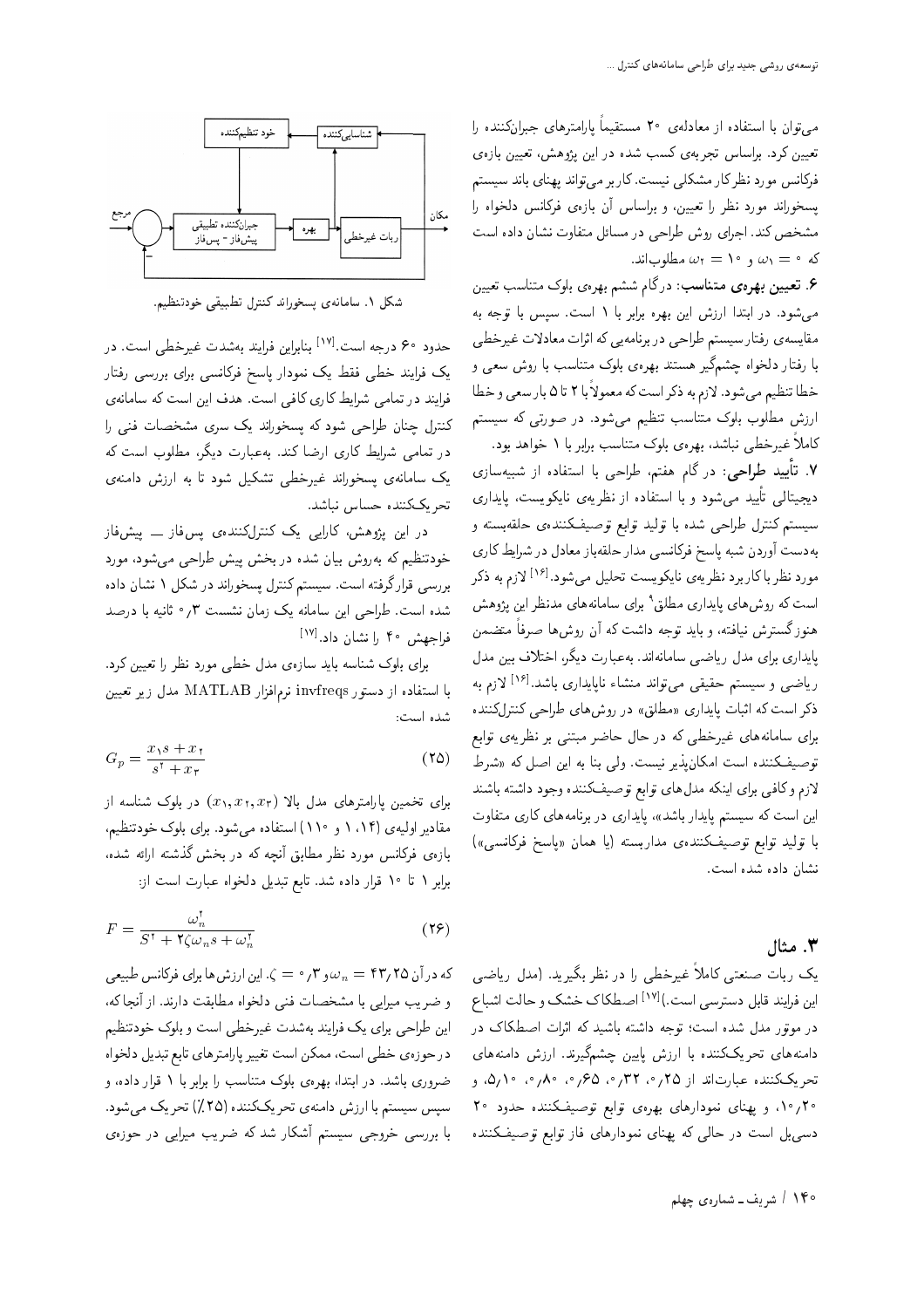

خطی باید افزایش یابد تا رفتار گذرای دلخواه در حوزهی غیرخطی تأمین شود. ضریب میرایی از ۰٫۳ به ۰٫۶ و سیس به ۰٫۹ افزایش ييدا كرد. با اين تغيير، رفتار مناسب بهدست آمد، اما ملاحظه شد كه پاسخ زمانی باید بالاکشیده شود. با افزایش بهرهی بلوک متناسب از ١ به ۵ و سیس به ١٠ رفتار پاسخ زمانی دلخواه بهدست آمد.

در این مرحله، تمامی پارامترهای ورودی لازم (ارزش اولیهی بردار بلوک شناسه بازهی فرکانس مورد نظر، تابع تبدیل دلخواه برای استفاده

بلوک خودتنظیم و بهرهی بلوک متناسب) تنظیم شدهاند.گام بعدی تأیید طراحی، آزمایش مقاوم بودن سیستم کنترل، و سپس تعیین این نکته است که آیا بلوک خودتنظیم بهطور دلخواه پارامترهای جبرانکنندهی پسفار ۔۔ پیش فاز را نو می کند یا خیر؟ بنابراین، سیستم با سیگنال ورودی یله با ارزش های مورد نظر تحریک شد. یاسخهای زمانی بههنجار شده در شکل ۲ نشان داده شدهاند. واضح است که سیستم مقاوم است و رفتار آن تقریباً به دامنهی سیگنال تحریککننده حساس نیست؛ همچنین مشاهده شد که مشخصات فنی دلخواه ارضا شدهاند.

شبه پاسخ فرکانسی مدارباز سیستم که با تولید توابع توصیفکننده بهدست آمده در شکل ۳ نشان داده شده است. روشن است که سیستم مدارباز نقطهی ۱ – را در بر نمیگیرد و سیستم مداربسته پایدار است.

## ۴. نتېچەگىرى

هدف از این پژوهش، معرفی روش جدید طراحی کنترلکننده بهمنظور .<br>بالابردن کارایی، دقت و پایین آوردن هزینهی سیستم کنترل خودکار است. بهمنظور تأمین این هدف، روش طراحی، در نظر گرفته شده نظام مند و شامل ۷ گام است. فعالیتهای اصلی این روش عبارتاند از: طراحی سازهی مدل خطی فرایند برای استفاده توسط بلوک شناسه، تعیین بازهی فرکانس مورد نظر، تعیین تابع تبدیل مرجع (که رفتار دلخواه سامانه را متمایز میکند) برای استفادهی بلوک خودتنظیم، و تعیین بهرهی بلوک متناسب. در حال حاضر بهرهی بلوک متناسب در زمان زنده تعیین نمی شود و تعیین خودکار این بهره در فعالیتهای آتی گنجانده شده است.کاربرد روش طراحی در یک فرایند بهشدت غیرخطی نشان داد که روش طراحی گسترش یافته، منجر به دست یابی به رفتار دلخواه سیستم پسخوراند می شود.

نقطهی قوت روش ارائه شده قابلیت کاربرد آن در سامانههای غیرخطی بدون هیچ محدودیتی بر تعداد، نوع و جانمایی معادلات غیرخطی است. نقطهی ضعف این روش نیز در حال حاضر، محدودیت کاربرد آن در سامانههای چندمتغیره است.



8. closed-form 9. absolute stability

منابع

1. Nassirharand, A., and Karimi, H., "Closed-form solution for design of lead-lag compensators", Int. Journal. of Electrical Engineering Education, 41 (2), pp. 172-180 (2004).

- 1. self-adjusting
- 2. actutiors
- 3. identifier
- 4. proportional
- 5. nyquist criterion
- 6. regression model
- 7. exact model matching objective function